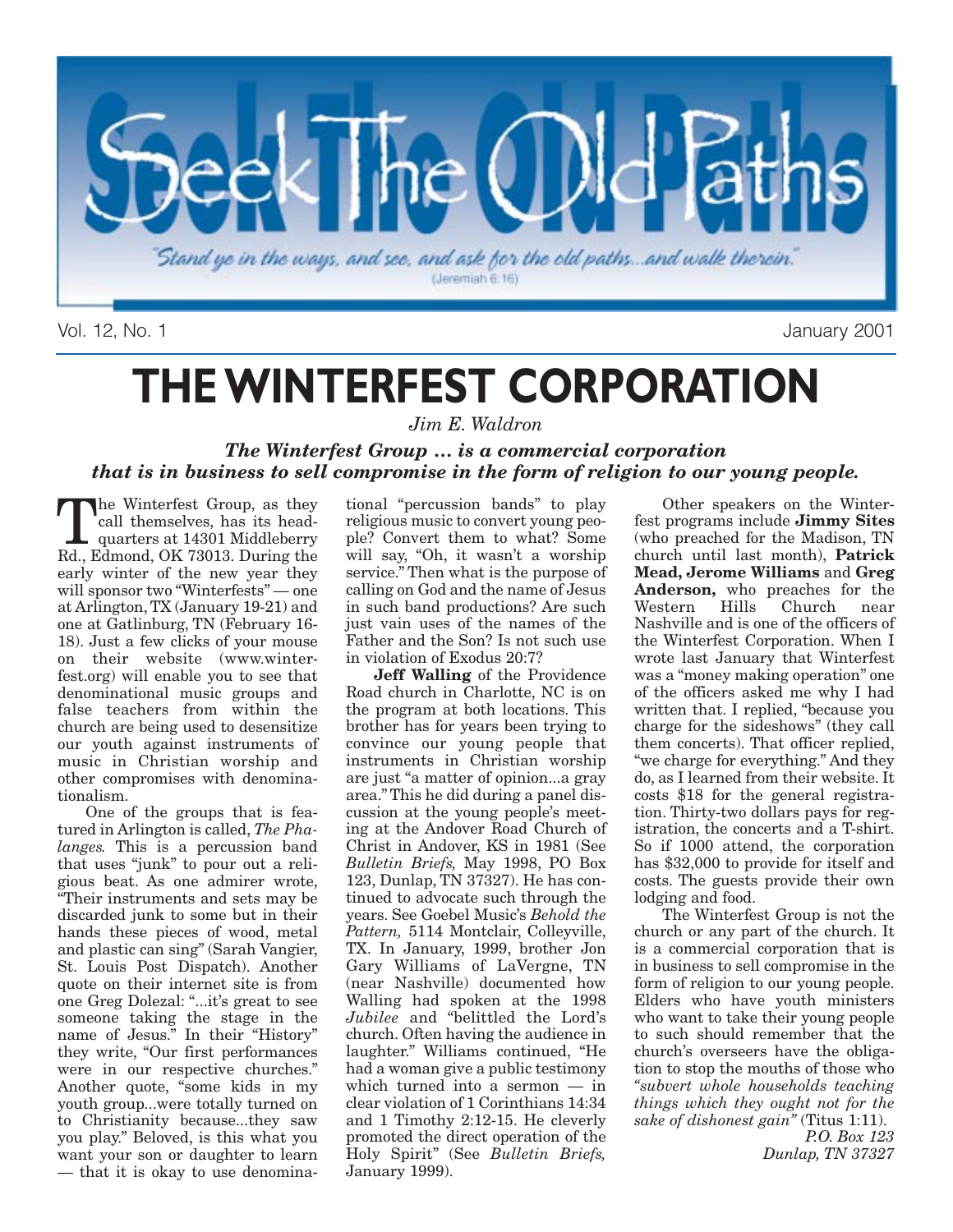

*"Wherefore to him that thinketh he standeth take heed lest he fall"* (1 Cor. 10:12). This and other similar warnings in the Bible plainly show it is possible for a child of God to fall from grace. Just what action should the church take when one of its members becomes unfaithful? As noted in the December issue: 1) The church must first be certain that a person is truly living in sin before taking steps to try to restore him/her. 2) The church must maintain a proper attitude toward those who have fallen, and through it all, it must determine to give its greatest efforts to bring them back to Christ.

The third step is that someone needs to go to this brother, express concern and love for his soul, and show him from the Scriptures in what way his life is not in accordance with the will of the Lord. While showing him his error, it may be necessary to teach him more perfectly the way of the Lord (Acts 18:26). Sometimes Christians make mistakes out of ignorance, but if they have a good and honest heart (Luke 8:15) they will receive the truth about their sin if we show it to them from the word of God.

If a member of the church who is living in sin does not seem prepared to receive the truth, then it is appropriate to point out to them the consequences of continuing to live in sin without repentance.*"For the wages of sin is death..."* (Rom. 6:23). Along with this, we should exhort them to repent, as Jesus did the church in Ephesus: *"Remember therefore from whence thou art fallen, and repent, and do the first works; or else I will come unto thee quickly, and will remove thy candlestick out of his place, except thou repent"* (Rev. 2:5). This verse has a warning in it. Jesus plainly pointed out what would happen if they did not repent. Sometimes

strong warnings can be very helpful: *"Now we exhort you, brethren, warn them that are unruly..."* (1 Thess. 5:14).

Depending on the circumstances, if our brother in sin has still not shown he is ready to repent, we need to rebuke him. Jesus said, *"If thy brother trespass against thee, rebuke him, and if he repent, forgive him"* (Luke 17:3). We realize Jesus is talking about a specific case in which there is a personal problem or conflict between two of His disciples, but the principle would apply when any brother is living in sin. What did Jesus say? *"Rebuke him."* Paul charged Timothy, *"Them that sin rebuke before all, that others also may fear"* (1 Tim. 5:20).

Let us add this word of caution. If it is necessary to rebuke a brother or sister in Christ, we must make sure we do so with the right motive. We should not rebuke others with the idea that we are better than they are. The proper motivation for rebuking those in sin is found in Titus 1:12,13: *"...rebuke them sharply, that they may be sound in the faith"* — that they might repent and live pleasing to God.

It is sad for a child of God to leave the safety of Christ's flock. However, it is equally tragic when the other sheep (Christians) see that one has fallen away, but they do not do anything to restore him! We thank God there are many Christians who work diligently in an effort to help restore those who have left the truth. But even when we do all we can, there are times our fallen brothers and sisters refuse to repent. If we have visited such brethren, have expressed our love and concern for them, have taught them what their mistake is, have exhorted them, warned them, rebuked them, and plainly shown them the eternal consequences if they do not repent and

return to their first love, then is there anything else we can or must do?

We would surely want to pray for them, not that God would forgive them before they truly repent, but that they might have a change of heart and return to their loving Savior. After warning and rebuking them, just how long should we wait before taking further action? The Bible does not give a specific answer, so it is a matter of wisdom as to what the elders (leaders) of the church might think best in a specific case. However, from the Lord's example we see that there should be a period of time in which those in sin have an opportunity to repent. Speaking of Jezebel, Christ said, *"And I gave her space to repent of her fornication; and she repented not"* (Rev. 2:21).

When all of the church's efforts to restore an erring member have not succeeded in bringing about repentance, then the church must withdraw its fellowship from him. The Lord commands us to do this (1 Cor. 5). When Paul wrote about a brother in the church at Corinth who was a fornicator, he charged the other members to deliver this brother unto Satan (5:4). He told them to have no company with this brother (5:9), not to eat with him (5:11), and to put him away from among them (5:13). This fornicator was still a member of the church and still a brother in Christ, however since he had become an unfaithful brother, the church could not support him in his sin by continuing to fellowship him.

In 2 Thessalonians 3:6 we read, *"Now we command you, brethren, in the name of our Lord Jesus Christ, that ye withdraw yourselves from every brother that walketh disorderly, and not after the tradition which he received of us."* The Lord commands us to withdraw from those members of the church who walk disorderly, that is, who do not live according to the teaching of Jesus Christ. In verses 14-15 it is written: *"And if any man obey not our word by this epistle, note that man, and have no company with him, that he may be ashamed. Yet count him not as an enemy, but admonish him as a brother."* Some do not agree with what the Holy Spirit commanded in these verses or think that withdrawing fellowship is either out-of-date or too drastic. However, Scripture still says, *"withdraw your-*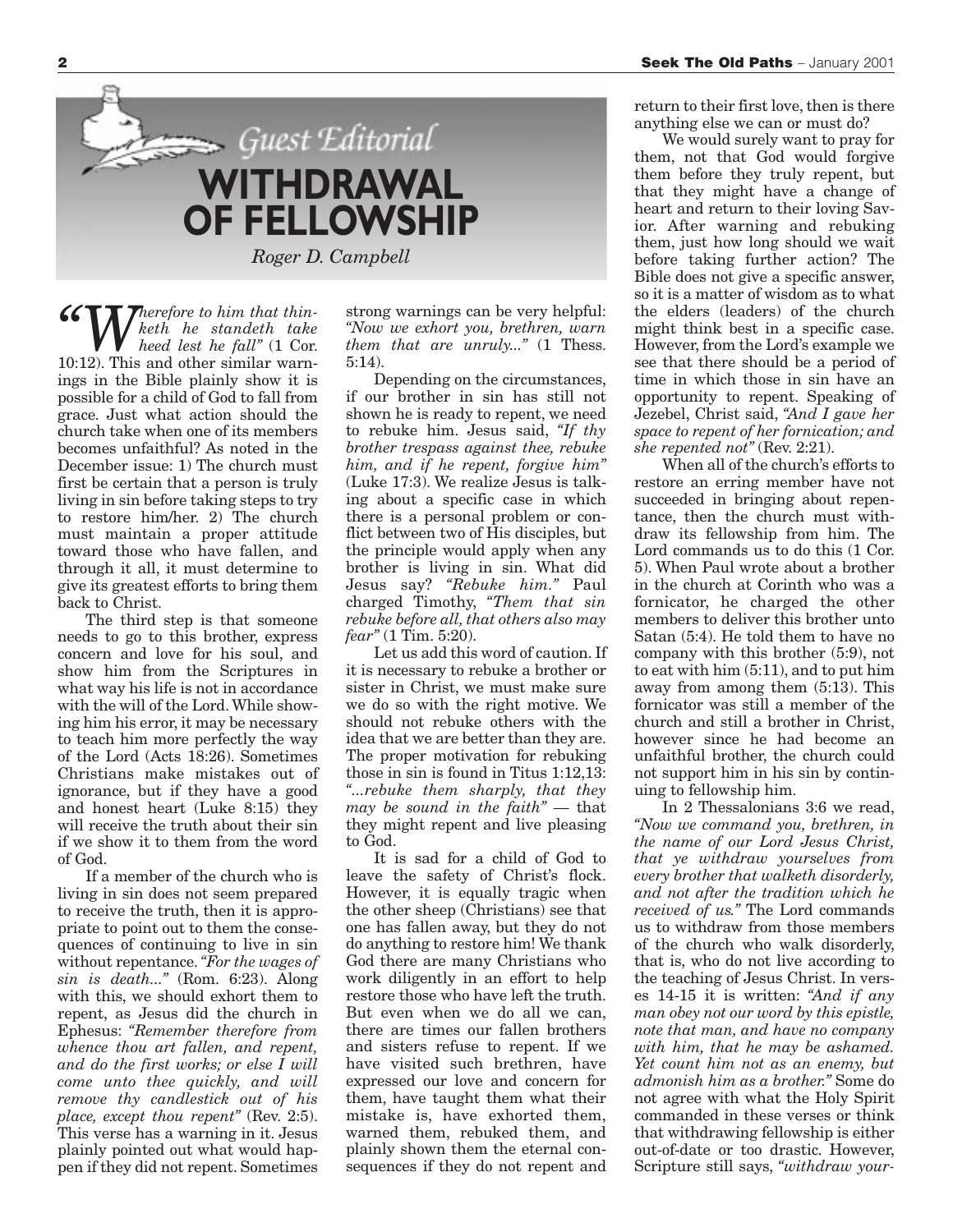*selves from every brother that walketh disorderly."* Love demands obedience.*"For this is the love of God, that we keep his commandments; and his commandments are not grievous"* (1 John 5:3). Brothren, if we love God and the souls of fallen saints, then we will obey what God commands us to do and withdraw from them if they refuse to repent. We admit that it is not pleasant to cease having fellowship with those whom we love with all of our heart, but if that is what the Lord tells us to do, then we must do it, and we must do it willingly.

From whom should a congregation withdraw its fellowship? From all who do not walk in harmony with the teachings of Christ and refuse to repent (2 Thess. 3:6,14). This includes those who are lazy and do not work but is not limited to them (3:10-12). The church is to have no fellowship with its members who are fornicators, covetous, extortioners, idolaters, railers, or drunkards (1 Cor. 5:10,11). The church is to have no fellowship with those brethren who do not abide in the doctrine of Christ. *"Whosoever transgresseth, and abideth not in the doctrine of Christ, hath not God. He that abideth in the doctrine of Christ, he hath both the Father and the Son. If there come any unto you, and bring not this doctrine, receive him not into your house, neither bid him God speed. For he that biddeth him God speed is partaker of his evil deeds"* (2 John 9-11). The church is to have no fellowship with those who are heretics or who cause division in the body of Christ (Titus 3:10,11). If a child of God does not obey the inspired teaching of the New Testament, then the church is obligated to *"note that man and have no company with him"* (2 Thess. 3:14). This is not some man's personal opinion, it is simply what the Bible commands.

Why should the church withdraw from those members who have fallen away?

1) **To please the Lord.** He commanded us to do it (2 Thess. 3:6,14). So, if we want to please Him, then we must obey Him in this matter.

2) **To try to save their souls.** That is our motivation: *"... that the spirit may be saved in the day of the Lord Jesus"* (1 Cor. 5:5). Paul also said we are to withdraw from erring members so that they may be ashamed (2 Thess. 3:14). Hopefully, their shame will lead them to repentance unto the salvation of their souls (2 Cor. 7:10).

3) **To keep the church pure.** When a person has a terrible disease in his foot which could spread to the rest of the body and eventually cause death, it is sometimes necessary to remove the foot with the desire of saving the person's life. So it is in the church. It is necessary to remove an evil influence that is dangerous to the spiritual health of the church. In the case of the brother in Corinth who was a fornicator, Paul wrote, *"Know ye not that a little leaven leaveneth the whole lump? Purge out therefore the old leaven, that ye may be a new lump, as ye are unleavened..."* (1 Cor. 5:6,7).

4) **To show the world the church will not tolerate sin in its midst.** The church must have and maintain a good moral reputation in the community. It will lose this if the world sees that the church allows sin to continue in the lives of its members without the church taking action to discipline those who are walking disorderly.

5) **To serve as a warning to other Christians.** Members are warned that unfaithful living is not acceptable! When the Lord killed Ananias and Sapphira for lieing we read, *"And great fear came upon all the church, and upon as many as heard these things"* (Acts 5:11). Withdrawing from unfaithful saints causes other Christians to seriously examine themselves (2 Cor. 13:5).

If the elders (or brothers in the absence of elders) of the congregation of which I am a member decide the church must withdraw from certain members who have left the faith, then it is the responsibility of *me and every other brother and sister* to support that decision! We support that decision by not defending or encouraging them in their sin and by keeping no company with them that would cause them to think that we in any way condone their lifestyle (1 Cor. 5:9-11). Those brothers and sisters who continue to have fellowship with those from whom the church has withdrawn are themselves sinning and need to repent or otherwise, they are subjects of withdrawal also.

> *4865 Bates Pike SE Cleveland, TN 37323*

### **CONTRIBUTIONS**

| Frank Runnels \$25               |  |
|----------------------------------|--|
| Max & Jimmie M. Bell \$10        |  |
| John H. Brown\$25                |  |
| Keith & Lesha Lott\$20           |  |
| Frankie Lou Bailey \$20          |  |
| Anonymous \$300                  |  |
| Jackson St. Church of Christ,    |  |
| Alexandria, LA\$100              |  |
| Martin Bedford\$75               |  |
| West Jefferson Church of Christ, |  |
| West Jefferson, NC\$50           |  |
|                                  |  |
| Chuck & Nancy Verkist\$25        |  |
|                                  |  |
| Anonymous \$200                  |  |
|                                  |  |

#### PRINTER

| Anonymous\$50               |  |
|-----------------------------|--|
| James E. Irby\$400          |  |
| Anonymous\$60               |  |
| Anonymous\$300              |  |
| Anonymous\$160              |  |
| Louise Welch \$100          |  |
| Dean Buchanan \$50          |  |
| M/M M. S. Rooker, Jr. \$100 |  |
|                             |  |

| Beginning Balance\$3,706.20 |  |
|-----------------------------|--|
| Credits                     |  |
| Contributions\$912          |  |
|                             |  |
| Debits                      |  |
| Postage \$924.51            |  |
|                             |  |
| Supplies\$132.68            |  |
| Printer payment\$920        |  |
| Ending Balance\$2,955.10    |  |

If you would like to contribute to our printer, please earmark that on your check. If we have failed to properly post your contribution, we will be glad to make a correction.

| Cost of Printer\$11,871.65      |  |
|---------------------------------|--|
| Contributed \$ 8,482.75         |  |
| Remaining on Printer\$ 3,388.90 |  |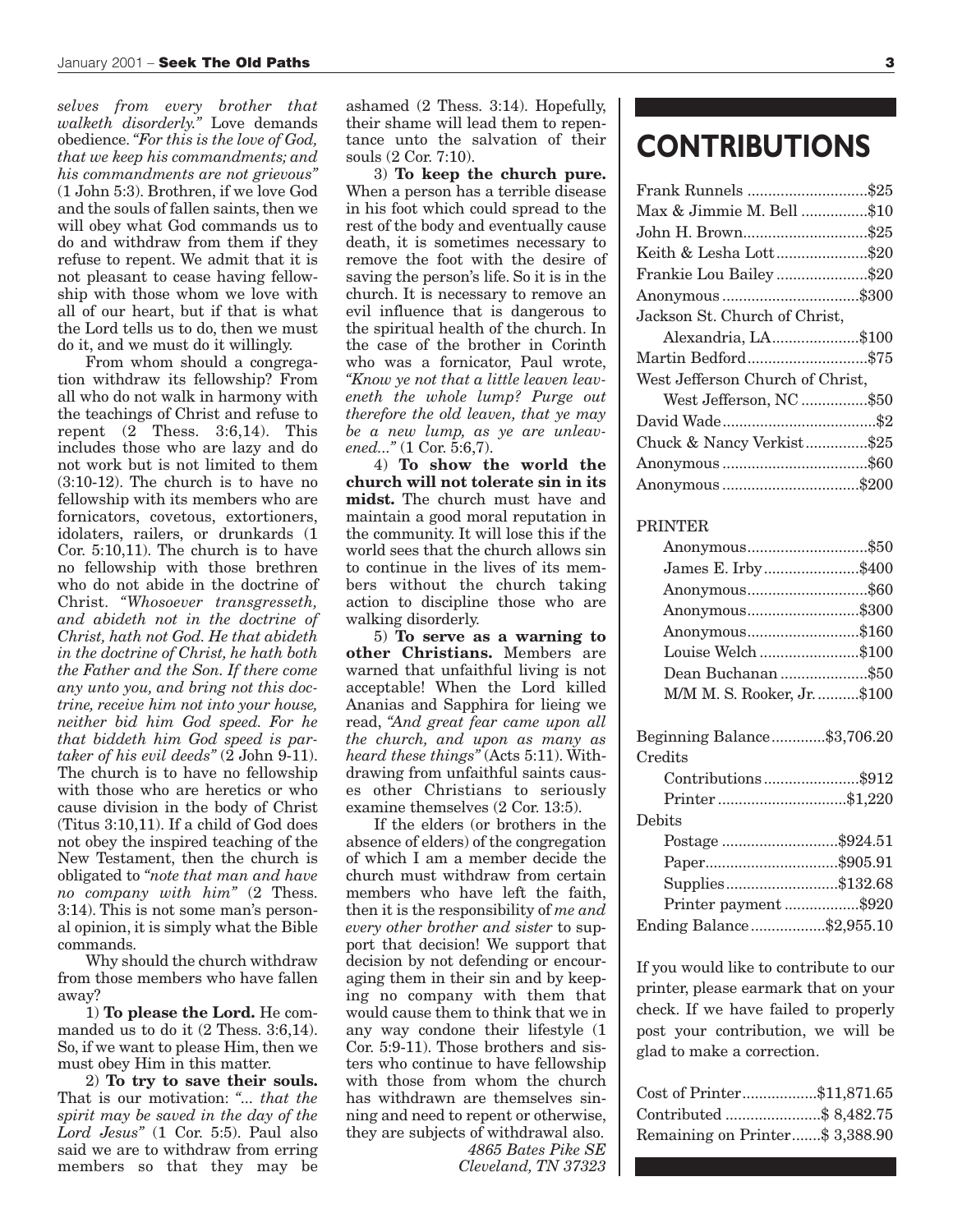## **DENOMINATIONS AND APOSTATE CHURCHES**

*Steve Miller*

*We have a unique fellowship. Only those who have obeyed the Gospel plan of salvation (as revealed in the New Testament), who are worshiping God in "spirit and in truth" who abide in the "Doctrine of Christ," and who have a "thus saith the Lord" for every practice and belief, can enjoy this fellowship together.*

**C**hristians who strive to walk in<br>the light by obeying God's will<br>and staying faithful to it are in<br>a class by themselves Christian felthe light by obeying God's will a class by themselves. Christian fellowship is limited to those who abide in the doctrine of Christ.

Hear the apostle John, *"Whosoever transgresseth, and abideth not in the doctrine of Christ, hath not God. He that abideth in the doctrine of Christ, he hath both the Father and the Son"* (2 John 9). The doctrine of Christ is the boundary line, or circumference, within which our fellowship is with God and Christ. He who abides within this circle enjoys fellowship. He that transgresseth and goes beyond the teaching of Christ does not have that fellowship. Verses 10 and 11 reveal what should happen when false teachers come along. *"If there come any unto you, and bring not this doctrine, receive him not into your house, neither bid him God speed: For he that biddeth him God speed is partaker of his evil deeds."* Truth and false doctrine have no fellowship with each other.

The doctrine of Christ includes ALL the teaching of Jesus Christ. The teaching of Christ is the body of truth, the whole New Testament. The "gospel of Christ" (Rom. 1:16), "the faith once for all delivered unto the saints" (Jude 3), the word of the cross (1 Cor. 1:18), "the truth" (John 8:32), and "the faithful word" (Titus 1:9) are just a few of the terms that reveal the teaching of Christ. The doctrine of Christ is the whole Christian system — all its facts, warnings, commands, and promises.

The New Testament church is the only body that is truly IN the doctrine of Christ. The body is unique because it is the only one that Jesus built (Matt. 16:18; Eph. 4:4). The body of Christ, church of Christ, can have no fellowship with those who are in error and promoting false doctrine.

#### **DENOMINATIONS**

The New Testament Christian can have no fellowship with the denominations. Paul writes to the churches of Galatia, *"I marvel that ye are so soon removed from him that called you into the grace of Christ unto another gospel: Which is not another, but there be some that trouble you, and would pervert the gospel of Christ. But though we, or an angel from heaven, preach any other gospel unto you than that which we have preached unto you, let him be accursed"* (Gal. 1:68). The apostle reveals these Christians were being misled by false teachers who were teaching they needed to go back to the law of Moses to be justified. Paul says they perverted the Gospel of Christ. Anyone who "adds to" or "takes from" the Gospel of Christ is a perverter of the Gospel and will be damned for doing so.

The denominations preach, teach, and live a perverted Gospel. They are against the teachings of Jesus Christ and against the teaching of the apostles given by inspiration of the Holy Spirit.*"Now I beseech you, brethren, by the name of our Lord Jesus Christ, that ye all speak the same thing, and that there be no divisions among you; but that ye be perfectly joined together in the same mind and in the same judgment"* (1 Cor. 1:10). Denominationalism is contrary to Christianity. We can have no fellowship with the denominations because: 1) they exist without divine authority, 2) we are to have no fellowship with those who are not in the doctrine of Christ (2 John 9-11), 3) they are against the prayer of Jesus (John 17), all the teaching of God's

Word, and 4) they are corrupt in teaching, including worship, work, organization, name, plan of salvation, and lifestyle.

We can only have fellowship with those who are in the body of Christ. The church of Christ was planned by God and established and paid for by his Son Jesus Christ (Dan. 2:44; Isa. 2:2; Acts 2). Our fellowship is limited to those in the body of Christ because they are the only ones who are saved. The Lord adds one to his church when he obeys the Gospel plan of salvation as taught in the New Testament (Rom. 10:17; Luke 13:3; Acts 8:37; 2:47; Gal. 3:27). Men and women attain Christian fellowship with one another when each one of them attains fellowship with God. *"That which we have seen and heard declare we unto you, that ye also may have fellowship with us: and truly our fellowship is with the Father, and with his Son Jesus Christ"* (1 John 1:3). What did the apostles see and hear? The Gospel of Christ! It should be clear that no child of God can scripturally extend Christian fellowship to anyone who has not been baptized in the name of Jesus Christ for the remission of sins.

The apostle Paul warned against sects, parties and divisions which equal denominations. In the midst of the works of the flesh in Galatians 5, Paul lists *"...fornication, uncleanness, lasciviousness, idolatry, sorcery, enmities, strife, jealousies, wraths, factions, divisions, parties, envyings, drunkenness, revellings, and such like..."*(5:19-21, ASV). He reveals that those who practice such *"shall not inherit the kingdom of God."*

Christians can have no fellowship with the denominations because the denominations do not abide, nor do they preach the whole truth of the Gospel of Christ. Brother F. D. Sryg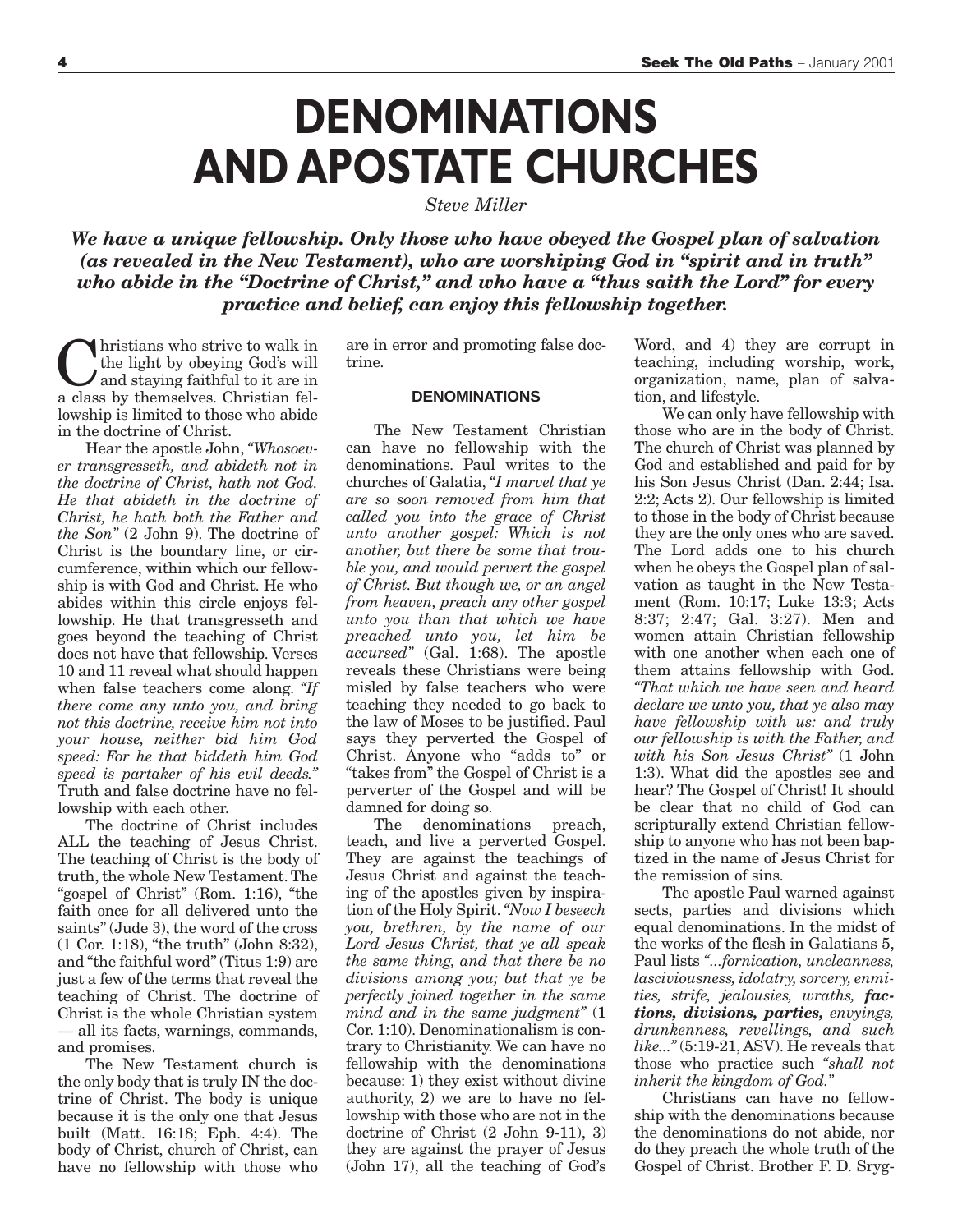ley has written that "no denomination embodies all religious truth, nor is any denomination without some truth mixed with a considerable quantity of error" (*The New Testament Church,* McQuiddy Printing Company, 1910. p.37). The truth, which is the word of God, has no fellowship or association with error. Brother Srygley summarizes why the body of Christ has limited fellowship. "The same process which makes a man a Christian constitutes him a member of the church. Those who are not members of the church are out of Christ, for the reason that the church is the body of Christ (Col. 1:18,24; Eph. 1:22-23).

...No one can be a child of God without belonging to the household or family of God, which is the church.

...A child does not have to join the family; it is born into the family. Just so a man does not have to join the church; he is born into the church. 'Except a man be born of water and of the Spirit, he cannot enter into the kingdom of God' (John 3:5)" (p.53-54).

We are not to have any association with the denominations which are man-made and sinful. *"...Christ also loved the church, and gave himself for it...That he might present it to himself a glorious church, not having spot, or wrinkle, or any such thing; but that it should be holy and without blemish"* (Eph. 5:25,28).

#### **APOSTATE CONGREGATIONS**

The Bible declares that children of God, Christians, can have fellowship with each other. The apostle John revealed, *"That which we have seen and heard declare we unto you, that ye also may have fellowship with us; and truly our fellowship is with the Father, and with his Son Jesus Christ"* (1 John 1:3). We learn from this passage that: 1) John and the apostles were declaring what they received from the Holy Spirit, 2) they were revealing it to Christians, 3) they had fellowship with people of the "one faith" and 4) our fellowship is with God the Father and Christ the Son.

We are heirs to eternal salvation together through Jesus Christ. *"The Spirit itself beareth witness with our spirit, that we are the children of God: And if children, then heirs; heirs of God, and joint-heirs with Christ; if so* *be that we suffer with him, that we may be also glorified together"* (Rom. 8:16-17). We have a unique fellowship. Only those who have obeyed the Gospel plan of salvation (as revealed in the New Testament), who are worshiping God in "spirit and in truth," who abide in the "Doctrine of Christ." and who have a "thus saith the Lord" for every practice and belief, can enjoy this fellowship together.

These people, known as Christians, saints, members, make up the church of Christ. Only the saved are part of this body and only those who are members of this body will be saved. Christians make up individual congregations who are governed separately. The Bible provides examples of congregations fellowshipping each other in various good works (1 Cor. 16:3; 2 Cor. 8; 9; 3 John 5). Since congregations can fellowship each other in good works, by implication, a congregation can withdraw fellowship from a congregation that is out of line with the doctrine of Christ. This must be accomplished with a loving spirit for the congregation that is departing. The reason for withdrawal is to warn and admonish the sister congregation to come back to the doctrine of Christ.

What if a local church of Christ went into apostasy? For example: a congregation introduces a choir to their worship assembly or merges with a denomination such as the Christian Church. Would other churches of Christ have need to publicly disassociate themselves from such a congregation? Yes! The faithful churches of Christ should make an effort to help the apostate congregation back to the path of truth. If this fails, then, the faithful church should make it known to the community that even though both congregations have the name "church of Christ" on their sign, they are not the same!

Does God disfellowship individual churches of Christ? Yes! Revelation 2 and 3 threaten such action if repentance was not forthcoming. To the church at Ephesus: *"Remember therefore from whence thou art fallen, and repent, and do the first works; or else I will come unto thee quickly, and will remove thy candlestick out of his place, except thou repent"* (Rev. 2:5). The basic teaching of the seven letters to the churches was, if repen-

tance were not forthcoming, their lampstand would be removed. This represented that God would sever His affiliation with them and they would no longer be considered a faithful church of Christ. God gave them a chance to straighten up, we should do likewise and encourage a church that is on the road to apostasy, to come back to the truth.

Though each congregation is autonomous and independent by divine design, every Christian and local church is a part of the universal body of Christ. We have a common bond as brothers and sisters in Christ. What we do as a local church affects and reflects upon every other church of Christ. It does make a difference what our neighbor is teaching and practicing. I have had elders tell me that it didn't matter that a local church of Christ had a choir. They revealed to me that we should not worry about what other congregations are doing. That attitude shows a lack of concern for the souls of those involved. Choirs, instrumental music, and everything else that is not authorized by Christ, is sinful in the worship of God!

Brethren, let us not overlook 2 John 11 concerning fellowship with apostates. *"For he that biddeth him God speed is partaker of his evil deeds."* When a local congregation has gone off into apostasy, we can have no fellowship with them. Romans 16:17 also gives us authority to mark those who have departed from the faith. *"Now I beseech you brethren, mark them which cause divisions and offenses contrary to the doctrine which ye have learned; and avoid them."* One who causes division must be marked, whoever he is or wherever he is located. "Them" might be fifty or five hundred persons who may be marked. If not, why not?

Christian fellowship is limited to only those who are in Christ and walking in the light. Our study has shown us that we cannot, with God's approval, fellowship the denominations, apostate congregations, false teachers, or the immoral. The Lord limits fellowship, should we do any less than our Lord and Savior? Let us enjoy true Christian fellowship and practice discipline in separating from those in darkness.

> *316 4th St. Paintsville, KY 41240*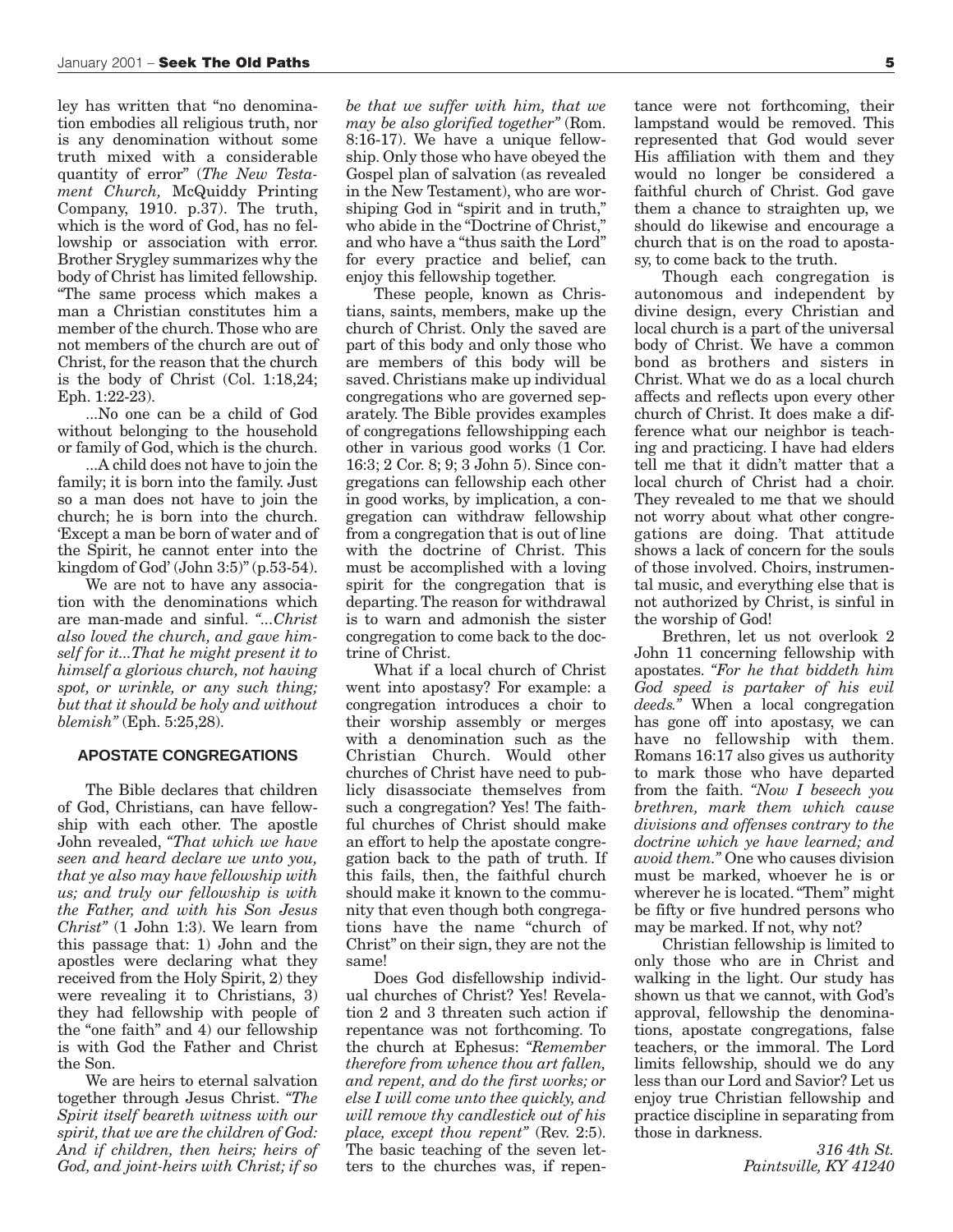*Marvin L. Weir*

### *The Bible purposely avoids the political correctness that the majority now craves and endorses, and reveals the absolute truth that so many spurn and hate. Although truth is not for sale, most folks will sell truth in a heartbeat when it comes to family, friends or self.*

 $\sum e$  live in a society that has a growing disdain for truth. Those who are graduates of the school of worldly wisdom, pride themselves in practicing the art of deception. From the president of the United States to the teenage student one has come to expect a dishonest answer.

The Bible, God's word of truth, has been ridiculed and ignored ever since the Holy Spirit revealed it. For decades modern man has been an advocate of the theory of evolution. It matters not that science **cannot** prove the theory! Neither does it matter to most that God's word says, *"In the beginning God created the heaven and the earth."* In fact, worldly wisdom will seek to convince folks that neither God nor the Bible is to be taken too seriously.

**Who** or **what** do we take seriously? Should we accept as absolute truth that which is spoken by a judge or president that is motivated and driven by the "politically correct" agenda? Can we rely upon the newspapers and the tabloids to<br>present absolute truth? The absolute truth? The answers to the above questions are more than obvious to all who are not blinded by their love for the world (cf. 1 John 2:15-17).

The Bible declares that God's word "**is** truth" (John 17:17, emph. MLW) and that *"the truth of Jehovah endureth forever"* (Psa. 117:2). Surely one who is honest and noble would never declare that we cannot know the meaning of "is". Solomon, speaking by inspiration, said, *"Buy the truth, and sell it not; Yea, wisdom, and instruction, and understanding"* (Prov. 23:23).

The Bible purposely avoids the political correctness that the majority now craves and endorses, and reveals the absolute truth that so many spurn and hate. Although truth is not for sale, most folks will sell truth in a heartbeat when it comes to family, friends or self. People need to begin doing some serious thinking and wean themselves from being "spoon fed" by those who covet their unprovable theories and personal agendas.

The selling of religious truth has been popular in every dispensation – Patriarchal, Mosaical, and Christian. God told Adam and Eve if they ate or touched the fruit of the tree in the midst of the garden they would die (Gen. 3:3). The couple chose, however, to sell truth and believe Satan's lie that they would not die from touching and eating the forbidden fruit (Gen. 3:4). Nadab and Abihu knew the type of fire required by God in making sacrifices, but chose instead to offer "strange fire before Jehovah" (Lev. 10:1). They sold truth in offering what was **not commanded** and it cost them their lives. Ananias and Sapphira chose to sell truth and lie to the apostle Peter regarding the amount of the transaction. A high price was again paid for the selling of truth as it cost Ananias and Sapphira their lives (Acts 5:1ff).

Today there are many congregations of the Lord's people who are in the process of selling the truth. As truth is being sold, multitudes of members sit silently, thereby giving their consent. But why is truth for sale? It is because the liberal change-agents know that truth

must be sold (discarded) before they can implement man-made innovations and denominational practices. You see, even the liberals know that God's truth will **expose** their scheme to restructure the church. Thus, truth must be sold **before** they can accomplish their devilish goal.

There is an article being circulated among some churches of Christ in the Dallas-Forth Worth, Texas area entitled "Behold the Pattern" that seeks to compare a manmade dress pattern to God's pattern for the church. Brethren, **design** and **intent** keep such a comparison from being valid. A dress pattern is designed to be adapted to satisfy certain needs. God's singular pattern for His church was not intended to be adapted to accommodate man's whims and wishes.

The article further suggests that Jesus and not the New Testament church is our pattern. Is not Christ the head of the church, which is his body (Eph. 1:22-23)? Are we to understand there is a pattern for the head but not for the body? Efforts have been made for years to sever Christ from the church but such cannot be done. The results of a "patternless" body is a "have it my way" religion. Such is the goal of those who are anxious to sell the truth. But truth is **not** for sale!

> *5810 Liberty Grove Rd. Rowlett, TX 75030*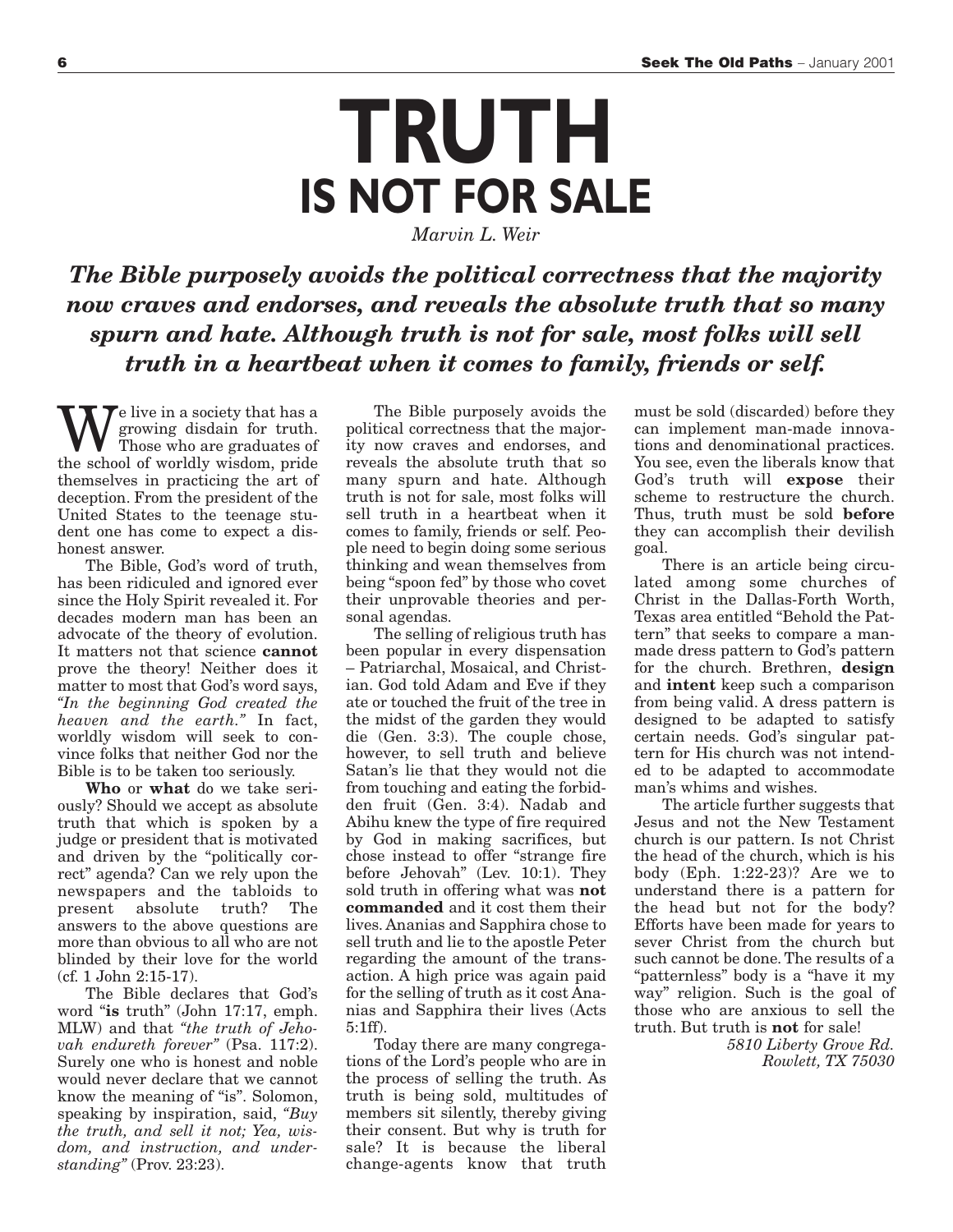## **PENTECOSTALISM IN WINESKINS**

*Victor M. Eskew*

*How long? Just how long will it be until brethren wake up to the real meaning of the teachings of the false brethren who are among us? And, how long will it be until elderships and preachers make a bold stand against the heresy that is being proclaimed?*

The most recent issue of *Wineskins* (Volume Five, Number One), edited by **Mike Cope** and **Rubel Shelly,** fully supports the doctrines of Pentecostalism with regard to Holy Spirit baptism. The evidence is found in an article written by **Edward Fudge** entitled, "Immersion in the Holy Spirit."

Mr. Fudge begins the article with this brief paragraph: "Almost 2,000 years ago, Jesus Christ made atonement for sin and ascended to heaven to be exalted at God's right hand. Based on Jesus' accomplishments, God began to pour out the Holy Spirit on Jesus' followers on earth. This gift, promised by God through the ancient prophets and again through Jesus, was nothing other than immersion in the very Presence and power of God and of his exalted Christ. Careful Bible study reveals the same blessing is available to every believer in Jesus today who will seek, ask, and knock" (p.12).

Throughout the article, Mr. Fudge sets forth the same arguments of the Pentecostals with regard to Holy Spirit baptism. His effort is to convince his readers that all believers can experience and have the same powerful, overwhelming, wonderproducing manifestations of Holy Spirit baptism as those of the first century. He writes: "Pentecost marked the beginning — not the end — of the time when God would pour out his Spirit on all flesh. No New Testament writer suggests that the immersion of the Holy Spirit or any of its manifestations were temporary, or that they were intended to end with some period or event now ancient to us<sup> $\hat{v}$ </sup> (p.14).

On page 13, Mr. Fudge reveals to us just how far he (and *Wineskins*) is willing to go with the effects of Holy Spirit baptism. He states: "The Book of Acts also reports great diversity in the effects of immersion in the Holy Spirit. Luke mentions at least a dozen different manifestations of that experience:

- Wind and fire  $(2:2-3)$ .
- Spiritual praise in language naturally unknown to the speaker (2:4-8; 10:46; 19:6). Even at Pentecost, those who speak in other tongues are 'declaring the wonders of God,' not preaching the gospel as such (2:4,11 NIV). Similarly, the Cornelius household was 'exalting God' (10:46).
- Signs and wonders  $(2:43; 6:8)$ .
- The house was shaken (4:31).
- A vision of heaven and of the ascended Lord Jesus (7:55).
- An overwhelming sense of awe (2:43).
- An extraordinary spirit of sharing and generosity (2:44-46; 4:32).
- Gladness and joy (2:46; 13:52).
- A praise-filled life (2:47).
- Bold proclamation about Jesus as Savior and Lord (2:14ff; 4:8- 12; 5:31-32; 6:8-10).
- Wonderful Cleansing of the soul  $(15:9)$ .
- Prophesying, or supernaturally delivering a message from God (2:17-18; 19:6).

After listing the various manifestations, the writer makes the following conclusions: "This scriptural diversity makes two things clear. First, that when someone is immersed in the Holy Spirit, we may expect any of these manifestations, or any others which may please God who is sovereign and who gives the Spirit. Second, that we must not require any particular manifestation on any given occasion, or judge the experience to be inauthentic solely by the absence of any particular biblical effect."

Dear reader, Mr. Fudge's message is clear, plain, and explicit. He believes that all believers receive the baptism of the Holy Spirit today. This baptism, he asserts, empowers them for service. It can involve numerous manifestations of the Spirit. Some of these could be miraculous, that is, supernatural in nature. One might even be able to heal the sick and raise the dead just as they did in the first century.

How long? Just how long will it be until brethren wake up to the real meaning of the teachings of the false brethren who are among us? And, how long will it be until elderships and preachers make a bold stand against the heresy that is being proclaimed? Wake up brethren! *Wineskins*, its editors, writers, and supporters are leading us into the depths of Pentecostalism. Mark, and avoid them as the inspired Paul demanded (Rom. 16:17-18).

> *400 Cherry Street Paragould, AR 72450*

The **2000 bound volume** will soon be ready for shipment. 1997, 1998, 1999 are still available. They are \$5 each, postage paid. Order from: **Old Paths Publishing, PO Box 97, Nettleton, MS 38858**